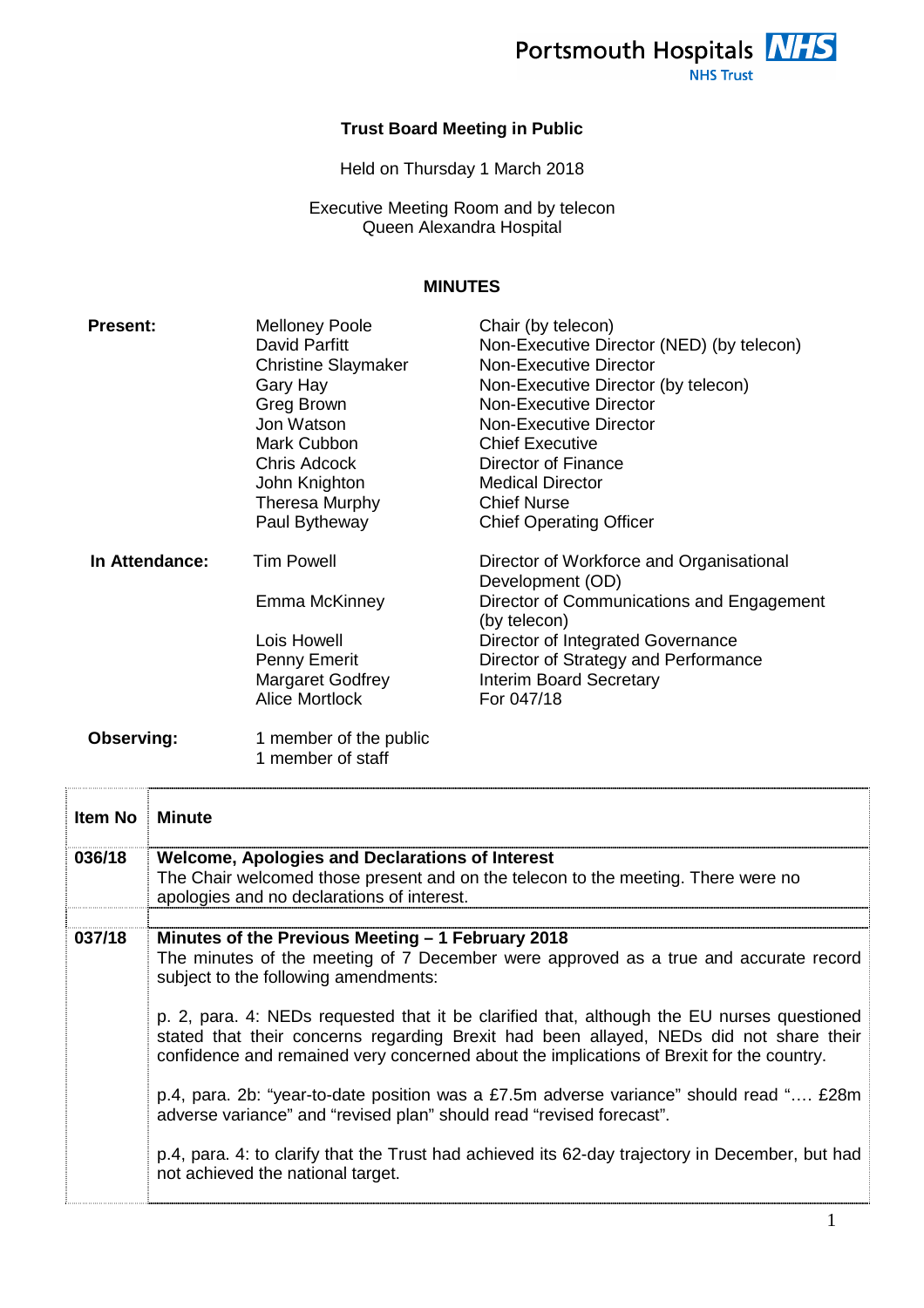|        | p.6, para. 4b: The Director of Finance said that he would provide some words of clarification<br>on the risk relating to non-recovery of income for activity carried out.<br><b>ACTION: CA</b>                                                                                                                                                                                                                                                                                                                                                                                                                                                                                                                                                                                                                                                                                                                                                                                                                                                                                                                                                                                                                                                                                                                                                 |
|--------|------------------------------------------------------------------------------------------------------------------------------------------------------------------------------------------------------------------------------------------------------------------------------------------------------------------------------------------------------------------------------------------------------------------------------------------------------------------------------------------------------------------------------------------------------------------------------------------------------------------------------------------------------------------------------------------------------------------------------------------------------------------------------------------------------------------------------------------------------------------------------------------------------------------------------------------------------------------------------------------------------------------------------------------------------------------------------------------------------------------------------------------------------------------------------------------------------------------------------------------------------------------------------------------------------------------------------------------------|
|        | p.6, 011/18, para. 2: The Chair of the Finance and Investment Committee asked that the<br>section be reworded to include the following sentence: "He added that the monthly<br>underlying deficit run-rate broadly supports the forecast outturn for the year, subject to any<br>year-end adjustments."                                                                                                                                                                                                                                                                                                                                                                                                                                                                                                                                                                                                                                                                                                                                                                                                                                                                                                                                                                                                                                        |
| 038/18 | <b>Matters Arising/Summary of Agreed Actions</b><br>The Board reviewed the actions log from previous meetings and agreed any necessary<br>amendments or updates.                                                                                                                                                                                                                                                                                                                                                                                                                                                                                                                                                                                                                                                                                                                                                                                                                                                                                                                                                                                                                                                                                                                                                                               |
|        | [Post-meeting note: The Interim Board Secretary updated the actions log based on the<br>Board's comments.]                                                                                                                                                                                                                                                                                                                                                                                                                                                                                                                                                                                                                                                                                                                                                                                                                                                                                                                                                                                                                                                                                                                                                                                                                                     |
|        |                                                                                                                                                                                                                                                                                                                                                                                                                                                                                                                                                                                                                                                                                                                                                                                                                                                                                                                                                                                                                                                                                                                                                                                                                                                                                                                                                |
| 039/18 | <b>Chair's Opening Remarks</b><br>The Chair thanked the Board and members of the public for attending the meeting despite<br>the extreme weather. She also thanked staff on behalf of the Board for their continuing<br>efforts during the winter pressures period.                                                                                                                                                                                                                                                                                                                                                                                                                                                                                                                                                                                                                                                                                                                                                                                                                                                                                                                                                                                                                                                                            |
|        |                                                                                                                                                                                                                                                                                                                                                                                                                                                                                                                                                                                                                                                                                                                                                                                                                                                                                                                                                                                                                                                                                                                                                                                                                                                                                                                                                |
| 040/18 | <b>Chief Executive's Report</b><br>The Chief Executive presented a previously circulated report and highlighted the urgent care<br>pathway and the difficulties experienced in the early part of 2018 with performance in this<br>pathway. He said that the situation had improved in February, although domiciliary care<br>capacity remained an issue. He further advised that, on a positive note, the improvement in<br>the urgent care pathway since February had enabled the dedicated use of the Cardiac Care<br>Unit solely for cardiac patients, which would provide a better service for patients and help<br>reduce diagnostic waits. He added that an elective orthopaedic ward had also been re-<br>opened after a period of planned closure as part of the Trust's winter plans. The Chief<br>Executive advised the Board members that Matthew Wood had been appointed Clinical<br>Director of Finance to strengthen the clinical focus of the quality impact assessments of Cost<br>Improvement Programme (CIP) schemes. He summarised the various external visits that the<br>Trust had hosted in recent weeks, including some from regulators, adding that all visits had<br>been positive and constructive. He concluded by saying that his current top 3 concerns were<br>flow, finance and the Trust's governance systems. |
|        | NEDs asked how engaged clinicians were with the current issues relating to flow and<br>finance. The Medical Director reassured the Board that clinicians were fully engaged with<br>these issues and had a good understanding of them and the financial controls introduced to<br>support the recovery plan. NEDs asked if the City and County Council had contingency plans<br>in place to cope with flow challenges during the forthcoming school holidays when many<br>domiciliary care staff may have booked annual leave. The Chief Executive said that both<br>Councils were working hard to address this issue, although it was challenging given the<br>nature of their domiciliary care workforce. He said that the Councils were preparing plans to<br>flex capacity to cover peak annual leave periods, but the plan had not yet been finalised. He<br>added that Portsmouth City Council had put additional domiciliary care capacity in place,<br>which had helped the Trust reduce the numbers of stranded patients, although further<br>reduction of the number of patients medically fit for discharge was required.                                                                                                                                                                                                           |
| 041/18 | <b>Integrated Performance Report (IPR)</b><br>The Director of Strategy and Performance introduced the item by saying that the format of<br>the IPR had been revised to include a summary of key metrics associated with the corporate<br>objectives. She said that month 10 had seen improved performance in mortality rates,<br>pressure ulcers, A&E 4-hour waits, and Delayed Transfers of Care. She indicated that the<br>A&E 4-hour wait remained a challenge, as did the number of 12-hour trolley breaches and<br>ambulance delays over 60 minutes. She said that issues of concern included <i>clostridium</i><br>difficile (c. diff.), with the Trust now above its annual trajectory of 40 cases, Venous<br>Thromboembolism assessment numbers remaining below target, the financial position, and                                                                                                                                                                                                                                                                                                                                                                                                                                                                                                                                    |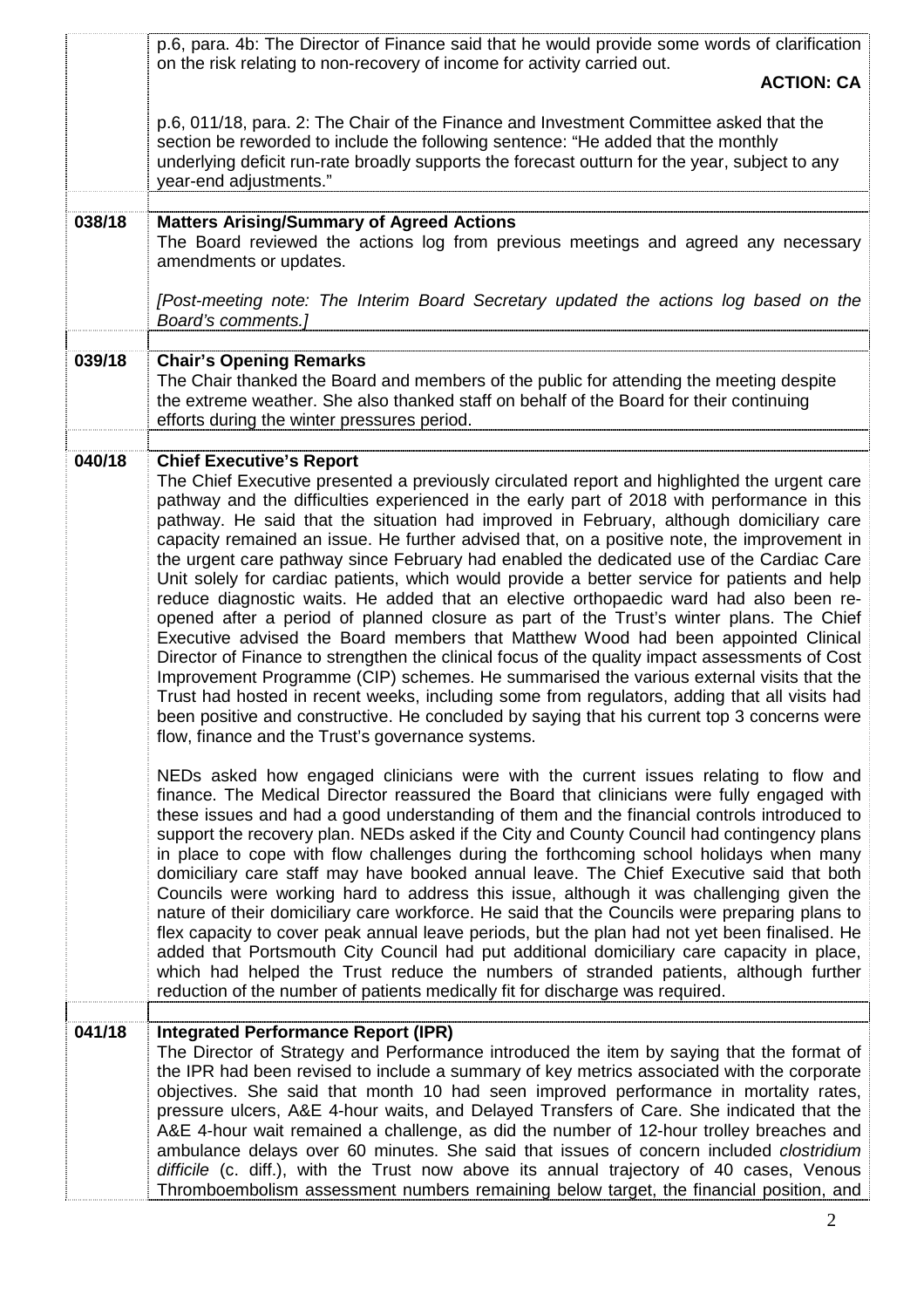some workforce metrics below target. The Chair expressed concern at the c. diff. trajectory and particularly those cases due to environmental aspects. She asked the Medical Director to arrange for an Infection Prevention and Control (IPC) report to come to the Board in April to provide further detail on this situation and it would be helpful if the Director of Estates could also attend.

### **ACTION: JK**

NEDs asked why 12-hour trolley delays continued to be an issue. The Chief Operating Officer replied that high levels of bed occupancy were the main factor, with January bed occupancy being 98-99%. He said that work was continuing to reduce bed occupancy to 95%. He added that other factors included delayed discharges, open escalation beds and staffing levels.

The Board reviewed the various sections of the IPR as follows:

**Quality Scorecard**: The Medical Director reported on month 10 performance, highlighting the falling mortality ratio and adding that the aim was that this would be sustained through the newly introduced (and more robust) Learning from Deaths processes. He drew the Board's attention to p.31, saying that compliance with the Mental Health Act (MHA) was now good. He added that a Deprivation of Liberty Safeguards (DoLS) review had been undertaken at the Trust and the results of this would be shared with the Board in due course. He indicated that the Trust was working to embed the Mental Health Liaison Team in the hospital further, as the understanding of their role was not consistent across the Trust. He added that a business case for a Senior Mental Health Nurse role was being developed to lead on the Trust's mental health improvement plans. The Chair expressed concern at the reference to issues relating to levels of security for mental health patients detained in the Emergency Department under section 136 of the Mental Health Act 1983, as, should they abscond, the liability for their welfare rested with the Trust. The Medical Director said that levels of s.136 transfers had decreased recently, although it remained an area of vulnerability. NEDs agreed that plans to progress the proposed Psychiatric Decisions Unit at the Trust, which would provide a place in which patients could be assessed and treated safely, remained a priority. NEDs agreed that a workshop session on s.136 and MHA compliance would be helpful and asked the Medical Director to liaise with the Chair and Director of Integrated Governance on when this might be scheduled.

# **ACTION: JK, MP, LH**

NEDs commented that the mental health attendances chart on p.31 was not very helpful shown as a flat line and merely reflected the overall rate of mental health problems in the population as a whole and provided no insight into the nature or scale of the mental health issue for QAH and asked the Medical Director and Director of Strategy and Performance to agree consider how this could be better presented to make it acquire deeper, more meaningful information.

# **ACTION: JK/PE**

The Medical Director highlighted the information on p.45 on Sepsis, reminding the Board that sepsis was a significant issue for the Trust and a key focus for the senior safety team, together with management of the deteriorating patient. He said that a sepsis action plan had been developed and its implementation would be led by a Trust-wide sepsis lead nurse, whose role would be to drive this work and educate staff to spot sepsis early and deal with it effectively. He added that work was continuing with junior doctors on antibiotic prescribing and the administration of antibiotics within 1 hour of prescription, which was key to tackling sepsis. He said that governance arrangements to support this work included the merger of the Sepsis Group and the Management of the Deteriorating Patient Group under new senior leadership, and the Trust-wide roll-out of the Time to Act project.

The Medical Director stated that levels of dementia screening had decreased in recent months owing to winter pressures, which was clearly not satisfactory, and said that a medical lead for dementia screening was being sought to lead on the medical aspects of this vital screening work.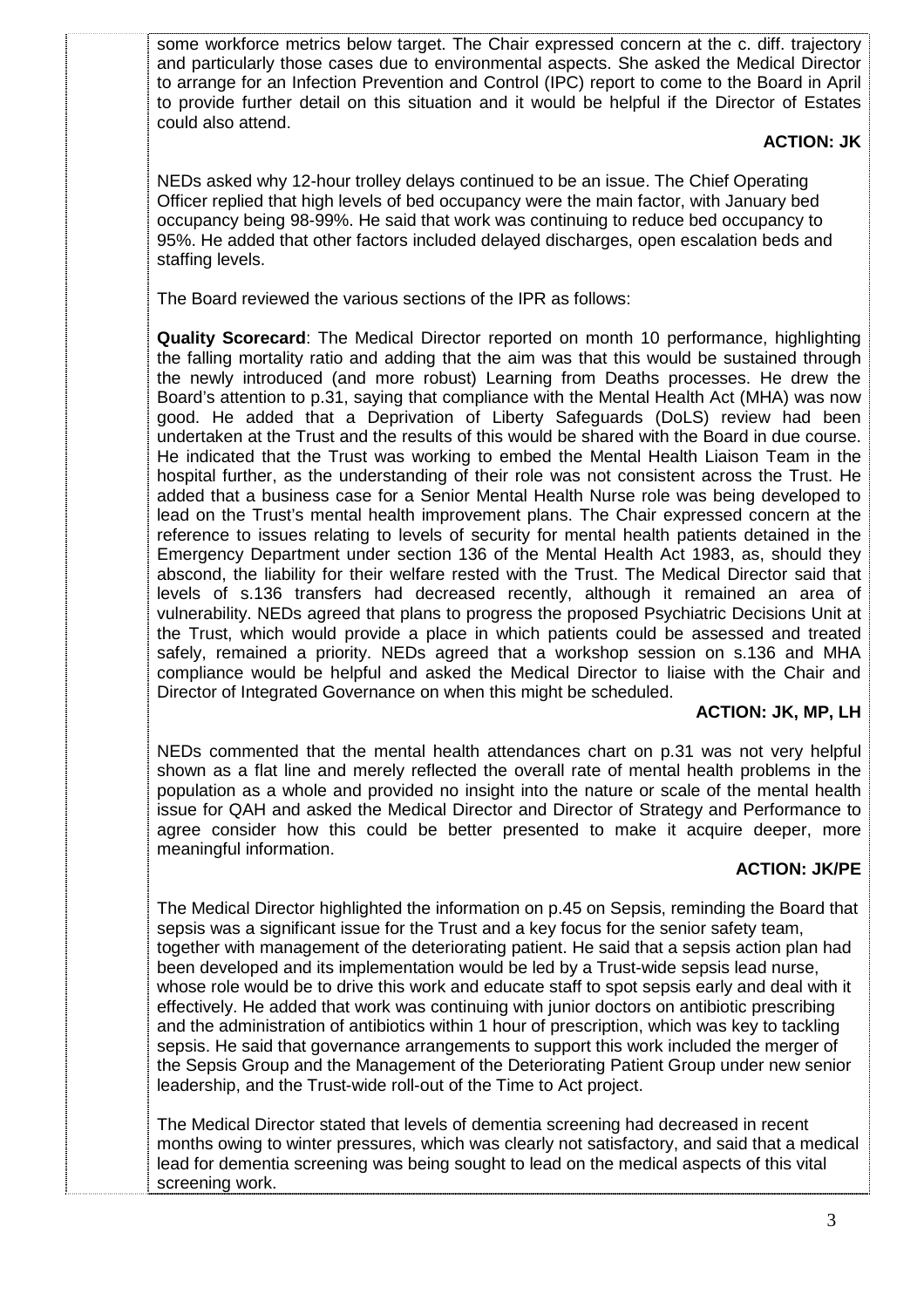NEDs expressed continuing concern that a culture of non-compliance may exist in some parts of the Trust, as was evidenced in some sections of the IPR and wider Board papers. The Chief Executive said that this concern had been acknowledged in Executive Team discussions and was reflected in his concerns over the Trust's governance arrangements, as specified in his own report to the Board. He said that he believed the current organisational structure did not fully support the oversight of compliance or accountability and that this was as much an issue as organisational culture. He added that the introduction of more robust governance and performance management arrangements was driving an improvement in compliance, and that the proposed reduction of the number of Clinical Service Centres (CSC), as set out in the forthcoming formal consultation paper, would also facilitate tighter governance controls once introduced, hopefully from July. He added that Organisational Development (OD) work would be carried out to support the restructure, as any culture change would take time to take effect. The Board discussed culture change and the time it could take to embed and agreed that internal capacity to support this work would need to be developed rather than having to place reliance on external consultants to drive the work. Members of the Board agreed that, in addition to the introduction of robust controls and performance management regimes, staff and managers had to be empowered to deliver what was expected of them, or it was difficult and unfair to hold them to account for any nondelivery. The Board agreed that culture change was an ongoing area of focus and future Board development sessions should include agenda time on this.

**Operations**: The Chief Operating Officer reported that the key focus for February and March was to reduce the numbers of medically fit for discharge patients in the hospital, both through internal actions and also by working with system partners. He said that discharge rates had been maintained during January and February, but that lower weekend discharge rates remained the main issue. He said the work on discharges included both simple and complex discharges. He reported that the Trust's performance against its 18 weeks trajectory had dipped in January owing to the NHS England-mandated cancellation of elective procedures, but it was now back on track with the elective orthopaedic programme. He said that levels of cancelled operations had increased in month 10 due to some internal issues that were being addressed and added that performance should return to target by March. He indicated that performance against the 62-day cancer target remained an issue that was being closely monitored. He highlighted the improved performance of the stroke service, as outlined on p.72, and said that improvement work was continuing.

NEDs asked if there were any common themes underpinning the various areas of underperformance against metrics. The Chief Executive said that a considerable amount of work had been done on cancer pathways as the pathways themselves had been a factor in the under-performance against these targets, and added that capacity and long waiting lists were key influencers in performance against the 18 week referral to treatment standard performance. He said that the Trust's strategy would aim to strengthen its elective care programme to improve waiting times for patients and also contribute to the Trust's long-term financial sustainability. He added that there was much to do, but work had begun on strategy development to set the direction of travel. The Director of Performance and Strategy added that a baseline report on strategy development would be presented to the Board in due course.

**Finance**: The Director of Finance said that the year-to-date position was a £33m deficit, which was £750k worse than was needed to meet the revised forecast. He said this resulted from cancelled elective procedures, increased drugs costs, ongoing pay pressures and slippage in the CIP. He said that the revised forecast was under pressure by a range of £1.5m - £2m due to the month 10 performance, but stated that some of the recent performance review meetings had presented a slightly better picture than this so all data would be validated to ensure an accurate position was available. He said that good progress was being made on controlling agency and non-pay costs and this, along with some technical adjustments and income opportunities, would be used to offset the year-end pressures. He indicated that the revised forecast remained unchanged. He drew the Board's attention to p.77, which gave details of the cash and capital positions, and to the planning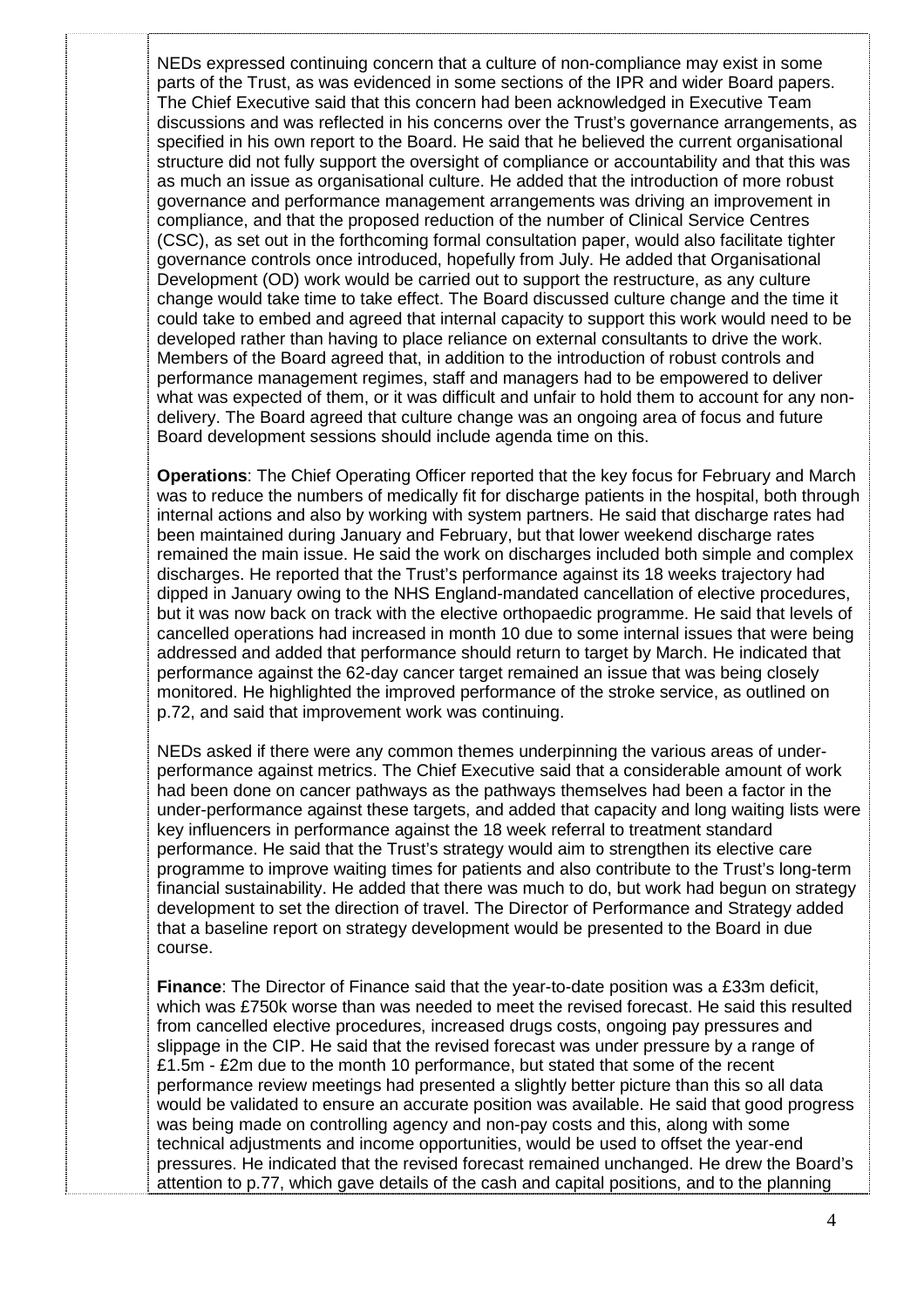|        | guidance recently issued for 18/19 by NHS Improvement and NHS England.                                                                                                                                                                                                                                                                                                                                                                                                                                                                                                                                                                                                                                                                                                                                                                                                                                                                                                                                                                                                                                                                                                                                                                                                                                                                                                                                                                                                                                                                                                                                                             |
|--------|------------------------------------------------------------------------------------------------------------------------------------------------------------------------------------------------------------------------------------------------------------------------------------------------------------------------------------------------------------------------------------------------------------------------------------------------------------------------------------------------------------------------------------------------------------------------------------------------------------------------------------------------------------------------------------------------------------------------------------------------------------------------------------------------------------------------------------------------------------------------------------------------------------------------------------------------------------------------------------------------------------------------------------------------------------------------------------------------------------------------------------------------------------------------------------------------------------------------------------------------------------------------------------------------------------------------------------------------------------------------------------------------------------------------------------------------------------------------------------------------------------------------------------------------------------------------------------------------------------------------------------|
|        | The Chair of the Finance and Investment Committee said that the Committee had reviewed<br>the month 10 position in detail earlier in the week and had sought assurance that the revised<br>forecast would be achieved. She said the Committee had been reasonably satisfied that the<br>£36.8m deficit forecast would be achieved but recognised there were some risks attached to<br>that.                                                                                                                                                                                                                                                                                                                                                                                                                                                                                                                                                                                                                                                                                                                                                                                                                                                                                                                                                                                                                                                                                                                                                                                                                                        |
|        | <b>Workforce:</b> The Director of Workforce and OD highlighted key areas of focus and concern<br>as being recruitment, retention, levels of appraisal, staff well-being and behaviours. He<br>indicated p.79, which set out details of the significant shortfall in the nursing establishment,<br>adding that the Trust had to reduce its reliance on agency staff from both a quality and<br>financial perspective. He said that the Trust was not an outlier nationally in terms of nursing<br>shortages, but some wards in particular presented real challenges in staffing levels. He said<br>that a considerable amount of work was ongoing to boost nurse recruitment but it was not yet<br>gaining traction, as retention was also an issue. He added that staff shortages meant that<br>ward leaders often had to work clinically to cover gaps, which meant that they could not<br>devote enough time to workforce matters, such as appraisals and staff development. He said<br>that the Trust was about to embark on a clinically-led NHS Improvement project focusing on<br>retention, which should bring benefit to this area. He added that he was working with CSCs<br>to set appraisal trajectories to bring this back to target over a period of time. He indicated that<br>staff well-being was another area that required attention as stress was a significant factor in<br>people leaving the Trust and/or sickness absence. He said that staff needed to be able to<br>raise concerns safely and have their concerns heard and responded to appropriately, so staff<br>behaviours also required an OD focus. |
|        | NEDs commented that the quality of appraisals was as important as appraisal numbers and<br>asked how this was monitored. The Director of Workforce and OD said that spot checks on<br>appraisals were carried out, although this was not as frequent as would be wished. He said<br>that the annual Staff Survey also provided useful feedback on staff views on the<br>effectiveness and value of appraisals.                                                                                                                                                                                                                                                                                                                                                                                                                                                                                                                                                                                                                                                                                                                                                                                                                                                                                                                                                                                                                                                                                                                                                                                                                     |
|        | NEDs asked what was being done to set correct establishment levels, so that the<br>establishment was both safe and sustainable going forward. The Director of Workforce and<br>OD said that workforce planning for 18/19 should help to re-base establishment levels, thus<br>giving a clearer picture on where the Trust was over-established and what was required to<br>decrease the establishment to the correct levels. The Chief Nurse said that the establishment<br>would be agreed by HR, Nursing and Finance as a holistic exercise, and once it had been re-<br>based, would be reviewed every 2 years in line with good practice.                                                                                                                                                                                                                                                                                                                                                                                                                                                                                                                                                                                                                                                                                                                                                                                                                                                                                                                                                                                      |
| 042/18 | <b>Care Quality Commission (CQC) Update</b><br>The Chief Nurse presented a report containing an update on the response to the CQC<br>inspection report. She highlighted that an external review of all Serious Incident (SI)<br>processes was underway, led by a clinical governance expert, to provide assurance on this<br>area and identify any improvement actions. She said that details of this report would be<br>presented to the Board once they were available. Preparation for the next CQC inspection<br>included an internal audit review of Regulation 29A and a mock-CQC inspection later in<br>March. The Chief Nurse reassured the Board that the internal auditors would use sufficiently<br>experienced staff to carry out the Regulation 29A review, assisted by a Trust clinician. She<br>highlighted the CQC focus groups held in February, the outcomes of which had been largely<br>positive, with tangible improvements noted particularly in the management of Never Events<br>in operating theatres. She added that work on the Quality Improvement Plan was ongoing in<br>partnership with Deloitte and with assistance from the Director of Performance and Strategy.                                                                                                                                                                                                                                                                                                                                                                                                                                 |
| 043/18 | <b>Winter Pressures</b><br>The Chief Operating Officer updated the Board on the current situation regarding winter<br>pressures. He reminded the Board that the IPR discussion had highlighted the step-down of<br>some escalation beds, that bed occupancy was a key focus, and that discharge planning for<br>the Easter holiday was already underway. He added that plans were in place for the forecast                                                                                                                                                                                                                                                                                                                                                                                                                                                                                                                                                                                                                                                                                                                                                                                                                                                                                                                                                                                                                                                                                                                                                                                                                        |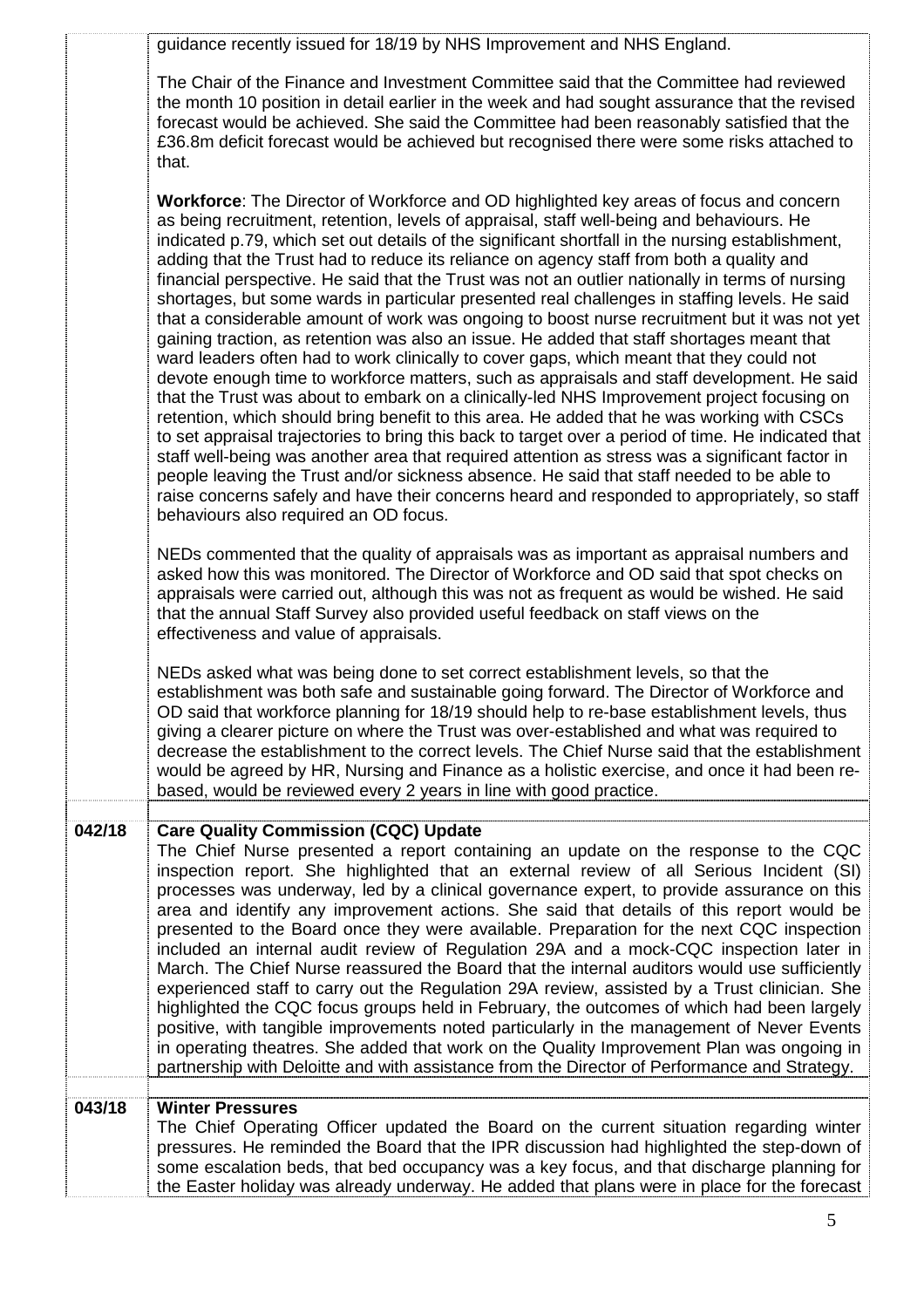|        | next 48 hours of severe weather, although the success of these was partially dependent on<br>the resilience of system partners. He said that a key part of the plans was ensuring that staff<br>and patients could get to the site and off it again safely and that sufficient parking was<br>available. He formally thanked staff and system partners for the efforts made so far this week<br>in the face of the adverse weather conditions.                                                                                                                                                                                                                                                                                                                                                                                                                                                                                                                                                                                                                                                                                                                                                                                                                                                                                                                                                                                                                                                                                                                                                                                                                                                                                                                                                                                                                                         |
|--------|----------------------------------------------------------------------------------------------------------------------------------------------------------------------------------------------------------------------------------------------------------------------------------------------------------------------------------------------------------------------------------------------------------------------------------------------------------------------------------------------------------------------------------------------------------------------------------------------------------------------------------------------------------------------------------------------------------------------------------------------------------------------------------------------------------------------------------------------------------------------------------------------------------------------------------------------------------------------------------------------------------------------------------------------------------------------------------------------------------------------------------------------------------------------------------------------------------------------------------------------------------------------------------------------------------------------------------------------------------------------------------------------------------------------------------------------------------------------------------------------------------------------------------------------------------------------------------------------------------------------------------------------------------------------------------------------------------------------------------------------------------------------------------------------------------------------------------------------------------------------------------------|
| 044/18 | <b>Annual Equality and Diversity Report 17/18</b><br>The Board noted that this report had been deferred until the April meeting.                                                                                                                                                                                                                                                                                                                                                                                                                                                                                                                                                                                                                                                                                                                                                                                                                                                                                                                                                                                                                                                                                                                                                                                                                                                                                                                                                                                                                                                                                                                                                                                                                                                                                                                                                       |
| 045/18 | <b>Information Governance (IG) Toolkit 17/18</b><br>The Director of Integrated Governance presented a previously circulated report containing a<br>summary of the Trust's IG Toolkit performance for 17/18 and requested the Board's<br>delegated authority to submit the Toolkit at the end of March. She said that all Toolkit<br>standards had been completed and were Level 2 compliant and added that an internal audit<br>review of the evidence supporting the Level 2 compliance statement had shown that the<br>evidence was robust. In response to NED questioning about the drop in percentage scores<br>over the past few years, she said that it was not possible to draw comparisons from one<br>version of the Toolkit to another, as scoring methodologies varied per Toolkit version<br>released.                                                                                                                                                                                                                                                                                                                                                                                                                                                                                                                                                                                                                                                                                                                                                                                                                                                                                                                                                                                                                                                                     |
|        | The Board thanked the Director of Integrated Governance for her work on the IG Toolkit<br>return and granted its delegated authority to her to submit the Toolkit return by the end of<br>March.                                                                                                                                                                                                                                                                                                                                                                                                                                                                                                                                                                                                                                                                                                                                                                                                                                                                                                                                                                                                                                                                                                                                                                                                                                                                                                                                                                                                                                                                                                                                                                                                                                                                                       |
| 046/18 | Delegation to Finance and Investment Committee (FIC)<br>The Director of Finance presented a previously circulated report containing a request for the<br>Board's delegated authority to the FIC to approve spending against draft budgets for the<br>period 1 – 5 April, before the Board was asked to approve final budgets on 5 April. He said<br>the delegation was not for the FIC to approve the budgets, but to approve expenditure<br>against draft budgets for that short period before the April Board meeting. He added that the<br>FIC had discussed and agreed that it would be prudent to cap the level of delegated authority<br>to up to 2 months expenditure as detailed in the draft plan.<br>The Board granted delegated authority in principle to the FIC to approve spending against<br>draft budgets for the period 1 – 5 April and noted that the Chair, Chair and NED member of<br>FIC and Director of Finance would agree the quantum to be applied to the delegated<br>authority limit outside the meeting.                                                                                                                                                                                                                                                                                                                                                                                                                                                                                                                                                                                                                                                                                                                                                                                                                                                   |
|        | <b>ACTION: MP, DP, CS, CA</b>                                                                                                                                                                                                                                                                                                                                                                                                                                                                                                                                                                                                                                                                                                                                                                                                                                                                                                                                                                                                                                                                                                                                                                                                                                                                                                                                                                                                                                                                                                                                                                                                                                                                                                                                                                                                                                                          |
| 047/18 | <b>Research and Innovation Q3 Report</b><br>Alice Mortlock presented a previously circulated report on behalf of Professor Chauhan,<br>containing the Q3 Research and Innovation Report. She highlighted that patient recruitment<br>to clinical trials was going well and that feedback from patients involved in trials was positive.<br>She said that those areas that struggled to recruit patients tended to be the services with<br>community-based patients. She said that Trust clinicians were well-engaged with research,<br>and increased levels of multi-disciplinary research remains a Trust aspiration. She said that<br>the Trust's commercial research performance was exceptionally good at 86%, which was<br>well above the national threshold, and added that other good news included the securing of<br>external funding for research, and staff being nominated for six Wessex Clinical Research<br>Network awards. The Medical Director commented that the Trust was very good at research<br>and this would be a key part of its emerging clinical strategy. The Chief Executive said he<br>had discussed in a recent meeting with Professor Chauhan how far the Trust could go with<br>its research function given the Trust was not formally designated as a teaching Trust, and<br>what it would take to achieve that ambition. The Board discussed what alternative models<br>there were to University Teaching Trusts and also discussed opportunities to develop clinical<br>research nursing roles and to work with other organisations in the region on research trials.<br>The Board noted that research was a key theme emerging from the ongoing consultation on<br>the Trust's Clinical Strategy and agreed that the research capability at the Trust should be<br>promoted in internal and external communications to raise its profile further. |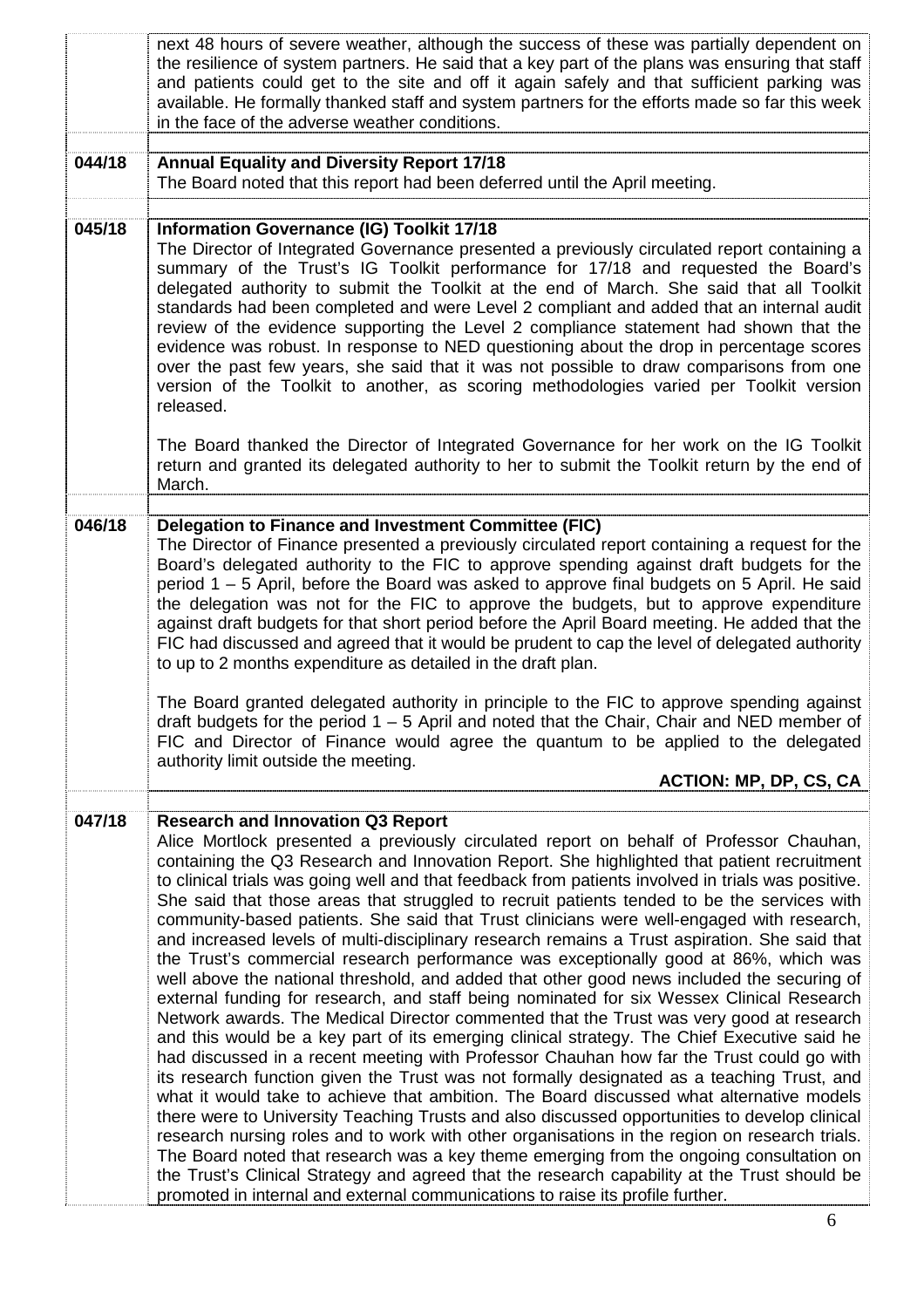| 048/18 | <b>Corporate Governance Review</b><br>The Director of Integrated Governance presented a previously circulated report containing<br>proposed Committee Terms of Reference and membership for the Committee structure<br>agreed at the February Board meeting. She said that once the Terms of Reference were<br>agreed, the Scheme of Delegation would be revised to reflect this. She added that the Terms<br>of Reference for the Audit Committee and Nominations and Remuneration Committee would<br>also be reviewed in the near future and presented to the Board for approval in due course.<br>The Chair asked that the proposed Terms of Reference be submitted to the relevant<br>Committee for discussion and agreement before coming back to the Board for approval. The<br>Board agreed this approach and noted that the workloads of the Finance and Investment<br>Committee and Quality and Performance Committee appeared very high from the proposed<br>Terms of Reference, so the Committee structure may require further review once each<br>Committee had discussed its Terms of Reference. The Board thanked the Director of<br>Integrated Governance for her work to date on the Committee structure and Terms of<br>Reference.                                                                                                                                                                                                                                           |
|--------|-----------------------------------------------------------------------------------------------------------------------------------------------------------------------------------------------------------------------------------------------------------------------------------------------------------------------------------------------------------------------------------------------------------------------------------------------------------------------------------------------------------------------------------------------------------------------------------------------------------------------------------------------------------------------------------------------------------------------------------------------------------------------------------------------------------------------------------------------------------------------------------------------------------------------------------------------------------------------------------------------------------------------------------------------------------------------------------------------------------------------------------------------------------------------------------------------------------------------------------------------------------------------------------------------------------------------------------------------------------------------------------------------------------------------------------------------------------------------------------------------|
|        |                                                                                                                                                                                                                                                                                                                                                                                                                                                                                                                                                                                                                                                                                                                                                                                                                                                                                                                                                                                                                                                                                                                                                                                                                                                                                                                                                                                                                                                                                               |
| 049/18 | <b>Non-Executive Directors' Report</b><br>NEDs reported on recent Committee meetings as follows:<br>a. Christine Slaymaker reported that the Finance and Investment Committee had tested<br>the assumptions underpinning budgets and had been satisfied that these were<br>robust. She added that the Committee had also discussed the ongoing situation<br>regarding Carillion and the PFI bond.<br>b. Jon Watson reported that the Quality and Governance Committee had met in<br>February but cancelled its March meeting as the Committee was in a transition phase<br>pending review and agreement of its Terms of Reference. He said that the Committee<br>was currently resource-intensive and the priority was streamlining its duties to make it<br>more effective.<br>c. Greg Brown said that the Charitable Funds Committee was yet to meet, but had a<br>meeting scheduled for March. He said that a first draft of the Fundraising Strategy<br>was in development.<br>d. Gary Hay said that the Workforce and OD Committee was in the process of being<br>established and he was working with the Director of Workforce and OD to get the<br>Committee operating.<br>e. David Parfitt said that the Audit Committee had met in February and had reviewed its<br>Terms of Reference and been reasonably satisfied with them in their current form. He<br>said that reports had been received at the meeting from internal and external auditors<br>and the counter fraud service. |
|        |                                                                                                                                                                                                                                                                                                                                                                                                                                                                                                                                                                                                                                                                                                                                                                                                                                                                                                                                                                                                                                                                                                                                                                                                                                                                                                                                                                                                                                                                                               |
| 050/18 | <b>Record of Attendance</b><br>The Board noted the record of attendance.                                                                                                                                                                                                                                                                                                                                                                                                                                                                                                                                                                                                                                                                                                                                                                                                                                                                                                                                                                                                                                                                                                                                                                                                                                                                                                                                                                                                                      |
| 051/18 | Opportunity for the Public to ask questions relating to today's Board meeting<br>Members of the public asked questions as follows:<br>1. Whether the Trust was considering offering incentive payments to new nurses, as<br>was the practice at Southampton University Hospital NHSFT. The Chief Nurse<br>confirmed that this was the case at Southampton but that the Trust was not in a<br>position to emulate it, nor was there evidence to show that the practice worked.<br>2. Whether the Board had considered the Shadow Governors' suggestion of paying staff<br>a bonus after they had been employed by the Trust for a specified period as an aid to<br>retention.<br>3. Whether exit interviews are conducted at the Trust for leavers. The Director of<br>Workforce and OD confirmed this was the practice at the Trust.<br>That the detail of the patient compliment shared with the Board the previous month<br>4.<br>be remembered as it was important to celebrate success.                                                                                                                                                                                                                                                                                                                                                                                                                                                                                                   |
|        |                                                                                                                                                                                                                                                                                                                                                                                                                                                                                                                                                                                                                                                                                                                                                                                                                                                                                                                                                                                                                                                                                                                                                                                                                                                                                                                                                                                                                                                                                               |
| 052/18 | <b>Any Other Business</b><br>The Director of Communications and Engagement informed the Board that a new staff                                                                                                                                                                                                                                                                                                                                                                                                                                                                                                                                                                                                                                                                                                                                                                                                                                                                                                                                                                                                                                                                                                                                                                                                                                                                                                                                                                                |